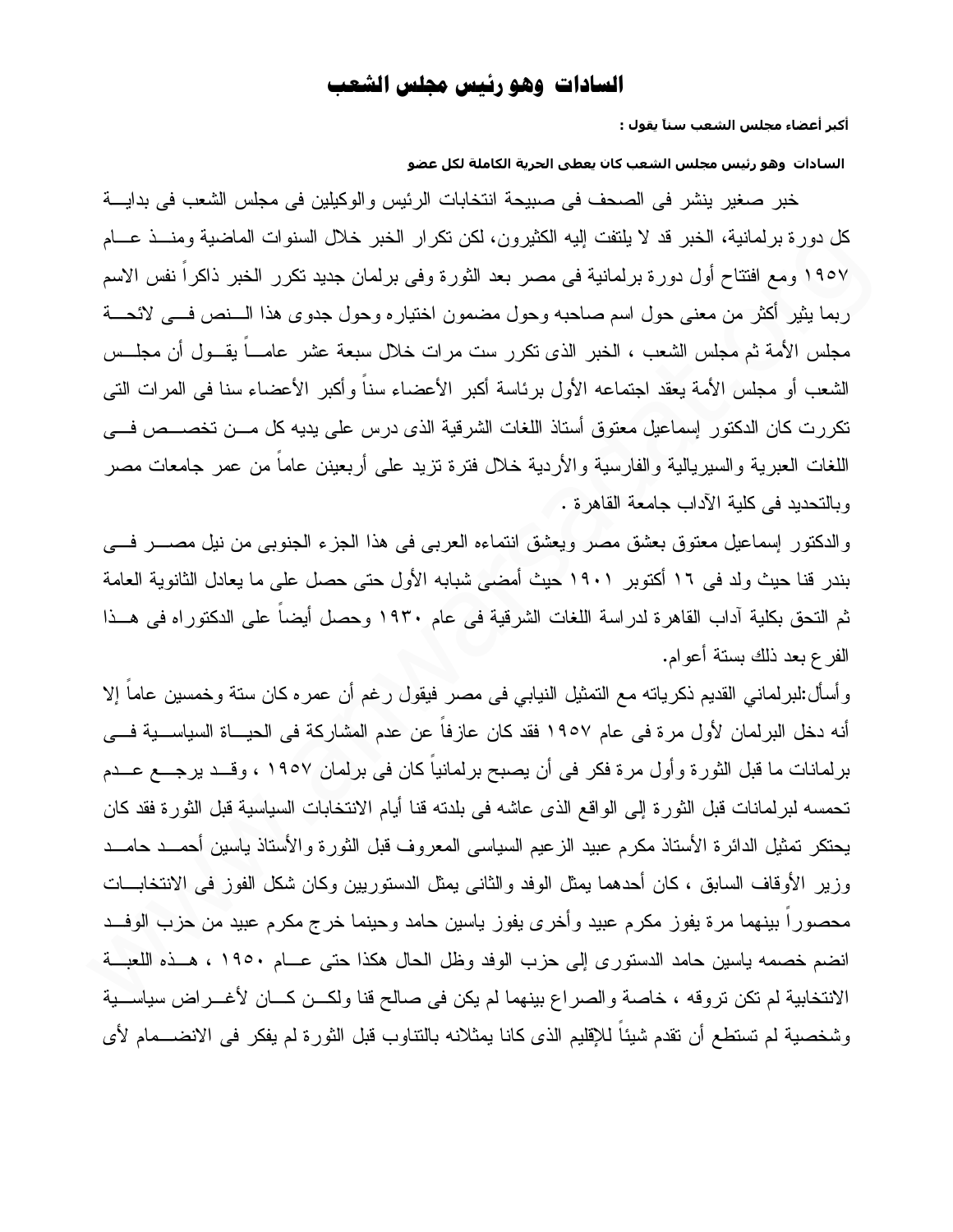حزب من الأحز اب لحر صه على استقلالية حياته الأكاديمية و اهتمامه بالناحية العلمية وكان يميل إليها فـــى شبابه أكثر من الناحية السياسية .

و أسأل :

لماذا تغير اتجاهك إذن وأصبحت برلمانياً في مجلس عام ١٩٥٧ ؟

أن ما دفعني لدخول البرلمان في مجلس الأمة عام ١٩٥٧ ومعايشة الحياة السياسية عــدم وجـــود مظــــاهر إصلاح حقيقية في الإقليم الذي نشأت فيه كل ما أذكره أن الأستاذ مكرم عبيد رغم كونه من قنا ونائباً عنهــا لم يقدم طيلة تمثيله للدائرة في برلمانات ما قبل الثورة أية إصلاحات على مستوى قنا فقط كان حريصاً على توفير فرص العمل وفرص التشغيل بالنسبة لمؤيديه من العناصر الوفدية ونفس الخدمات الشخصــــية كــــان يقدمها النائب الأخر وزير الأوقاف أما الإصلاحات الجذرية على مستوى الناس عامة على مستوى إقليم قنا فلم نكن في الحسبان ، سأضرب لك مثلاً على مشكلة واضحة لم يكن هناك أية نية في حلها ، قنـــا يقســـمها النيل إلى غرب وشرق ويترتب على هذا انقسام الحياة الاقتصادية والاجتماعية وليس في هذه المنطقة التسي تصل إلى حوالي ثلاثمائة كيلو متر سوى قناطر إسنا وكوبري نجع حمادي معنى هذا أن مسافة لا تقل عـــن ٢٥٠ كيلو متراً بدون اتصال وكانت صعوبة الاتصال والمواصلات رهيبة تهدد استمرار الحياة وتشـــل أي تفكير في التطور وكان من الممكن عمل كوبري في قنا ولكن أحداً لم يفكر فيــــه إلا حينمــــا أنشــــأنـاه فــــي الستينات بعد أن التحقت بالمجلس عام ١٩٥٠ كانت أول ورقة حررتها طلب إقامة كوبري على النيل . و أسأل العضو أكبر الأعضاء سناً على أساس اختيار ه رئيساً ؟

الأساس الذي يختار به أكبر الأعضاء سناً يعود إلى لائحة المجلس التي تنظم هذا المجلس يختـــار خمســـة أعضاء من أكبر الأعضاء سناً لم يترك لرئيس المجلس الحق في اختيار أحدهم وإذا كانت الـــدورة جديـــدة بدون رئيس سابق للمجلس بِترك الأمر لأمانة المجلس العامة لهذا ومنذ عام ١٩٦٤ وأنا أرأس المجلس كل عام في اختيار الرئيس والوكيلين وأيضاً كنت رئيساً جلسة التصحيح في ١٥ مايو ١٩٧١ وقد شرفت علـــي اختيار رؤساء المجلس السابقين حتى الآن الرئيس أنور السادات والدكتور لبيب شقير والسيد حافظ بـــدوى والمهندس سيد مرعى فقط لم أكن أكبر الأعضاء سناً عند اختيار السيد عبد اللطيف البغدادي رئسيس لأول برلمان بعد الثورة عام ١٩٥٧.

ويعتز الدكتور المعتوق بسفره مع الرئيس محمد أنور السادات حينما كان وكيلا لمجلس الشعب للمشــــاركة للأعداد في الوحدة بين مصر وسوريا في زيارة الوفد البرلماني المصرى لسوريا فـــي ١٧ نـــوفمبر ١٩٥١ والدكتور المعتوق من أنصار الوحدة العربية منذ هذا اليوم بل ومن قبله فهو يؤمن بأننا فـــي عـــالم يقـــدر الكيانات الكبيرة ولا يعير الكيانات الصغيرة أي اهتمام أو لا يعمل لها أدنبي حساب.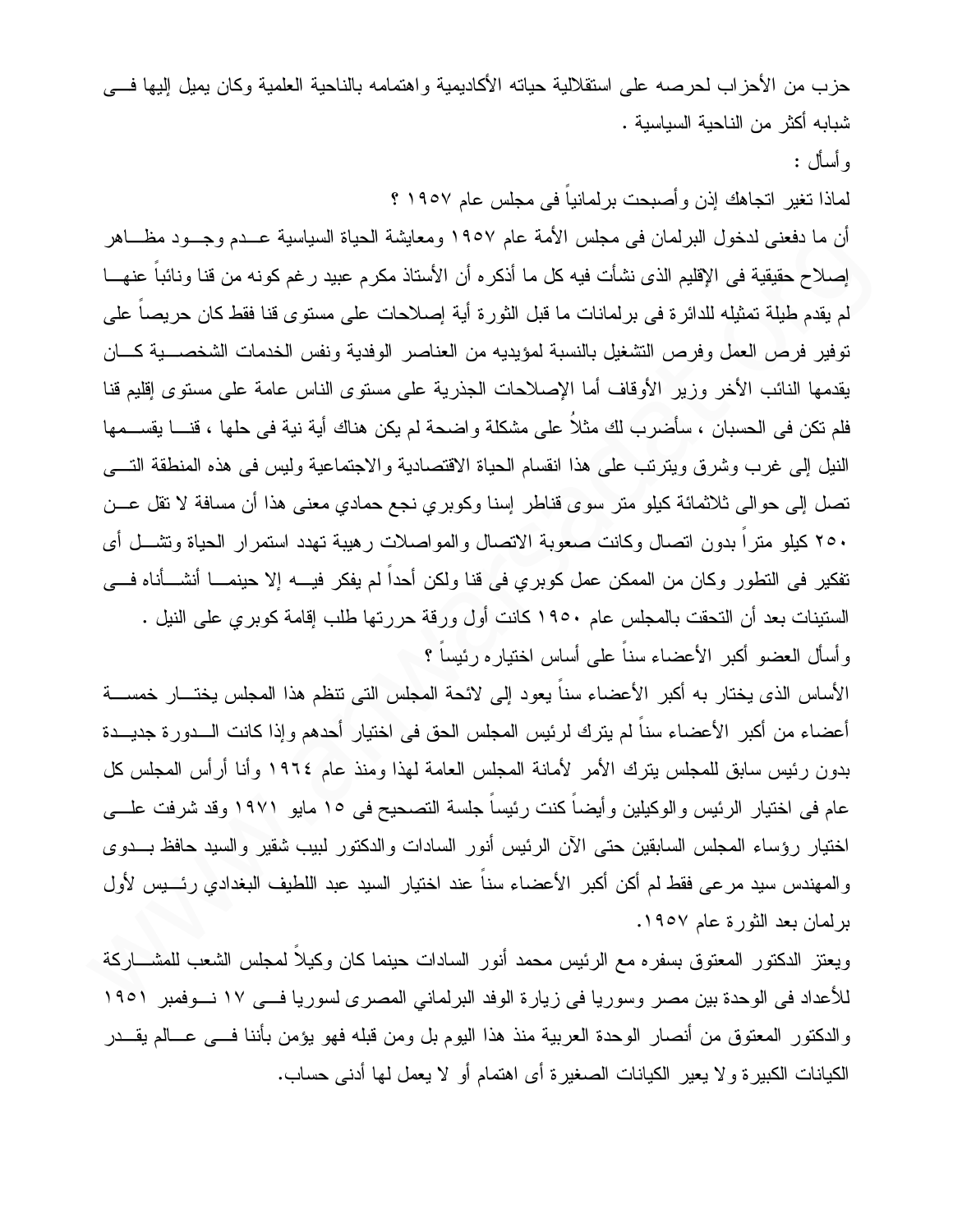ما هي الأسماء البر لمانية التي كانت تحل تقدير ك و إعجابك طبلة الدور ات السابقة ؟ الأسماء كثيرة لكن أذكر ٍ هنا الزملاء سيد جلال ، الدكتور جمال العطيفي ، الدكتور محمود القاضبي ، عبـــده مراد ، محمود أبو وافية ، أحمد بونس ، كريمة العروسي ، المرحومة أمينة شكرى ، زكريا لطفي جمعة ، مصطفى كامل مراد ، المهندس سيد مرعى .

هل لك رأى في تمثيل المرأة في البرلمان ؟

دور المرأة في العمل البرلماني غير واضح حتى الآن نسبتها العددية أقل من تمثيل المرأة فـــي القطاعـــات الأخرى في كلية الآداب مثلاً المرأة أكثر عدداً من الرجل لكني أعتقد أنه من النادر أن تجد امرأة مثل ذويها وتمثَّل القطاع الذي خرجت منه مثل كفاءة الرجل ، فطعاً هناك استثناءات ذكر منها السيدة بثينــــة الطويـــل و المرحومة أمينة شكري والسيدة كريمة العروسي .

ويعود أكبر الأعضاء سناً إلى ذكرياته في أول برلمان بعد الثورة فيقول:

مجلس الأمة عام ١٩٥٧ كان برئاسة السيد عبد اللطيف البغدادي وكان لهذا المجلس نشاط ضـــخم وكبيـــر وكان له دور عظيم على المستوى التشريعي وعلى يد هذا المجلس نمت أول نجربة وحدوية فسي العصـــر الحديث بين مصر وسوريا وأن لم يقدر لها النجاح والاستمرار .

هل نذكر ملامح رئاسة السادات لجلسات مجلس الأمة وعن شخصيته البر لمانية ؟

أبرز ما يميز شخصية السادات البرلمانية أنه كان يعطي الحرية الكاملة للأعضاء في المناقشــــة بـــل كــــان حريصاً على أن يتمتع كل عضو بحقه البرلماني ويؤكد على هذا المعنى في كل مناسبة أو جلسة عمل فـــي جلسات المجلس .

وماذا عن الجديد عن الممارسة البرلمانية في مجلس الشعب اليوم ؟

لقد حضرت حتى الأن ست دورات برلمانية وأستطيع أن أقول أن هناك نقاليد برلمانية جديدة وهناك مزيـــد من حرية الممارسة البرلمانية لكني لا أعتقد أنه كان هناك في يوم من الأيام وفي جميـــع دورات المجلــس السابقة أن كان هناك حجر ٍ على العضو إذا أر إد أن يمارس حقه فقط. كان هناك حاجز في توضيح الأمـــور للناس خارج المجلس.

هل حدث استجواب لأحد الوزراء مثلاً كما سمعنا في الدورة الأخيرة ؟

حدثت استجوابات عديدة في المجلس في دورات سابقة أذكر منها ما حدث والسادات رئيس للمجلـــس عــــام ١٩٦٤ وكانت هناك مناقشات حادة أذكر منها على سبيل المثال مسألة الانتساب في الجامعة وثـــار نقـــاش حول مدى إلزام الاقتراح برغبة وهل هو غير ملزم للحكومة حسب نص لائحة المجلس والحكومة قد تأخــذ بـه وقد لا نأخذ والواقع أن المـجلس أدى واجبـه والننتيجة نـعيشها فـي الـجامعة اليوم.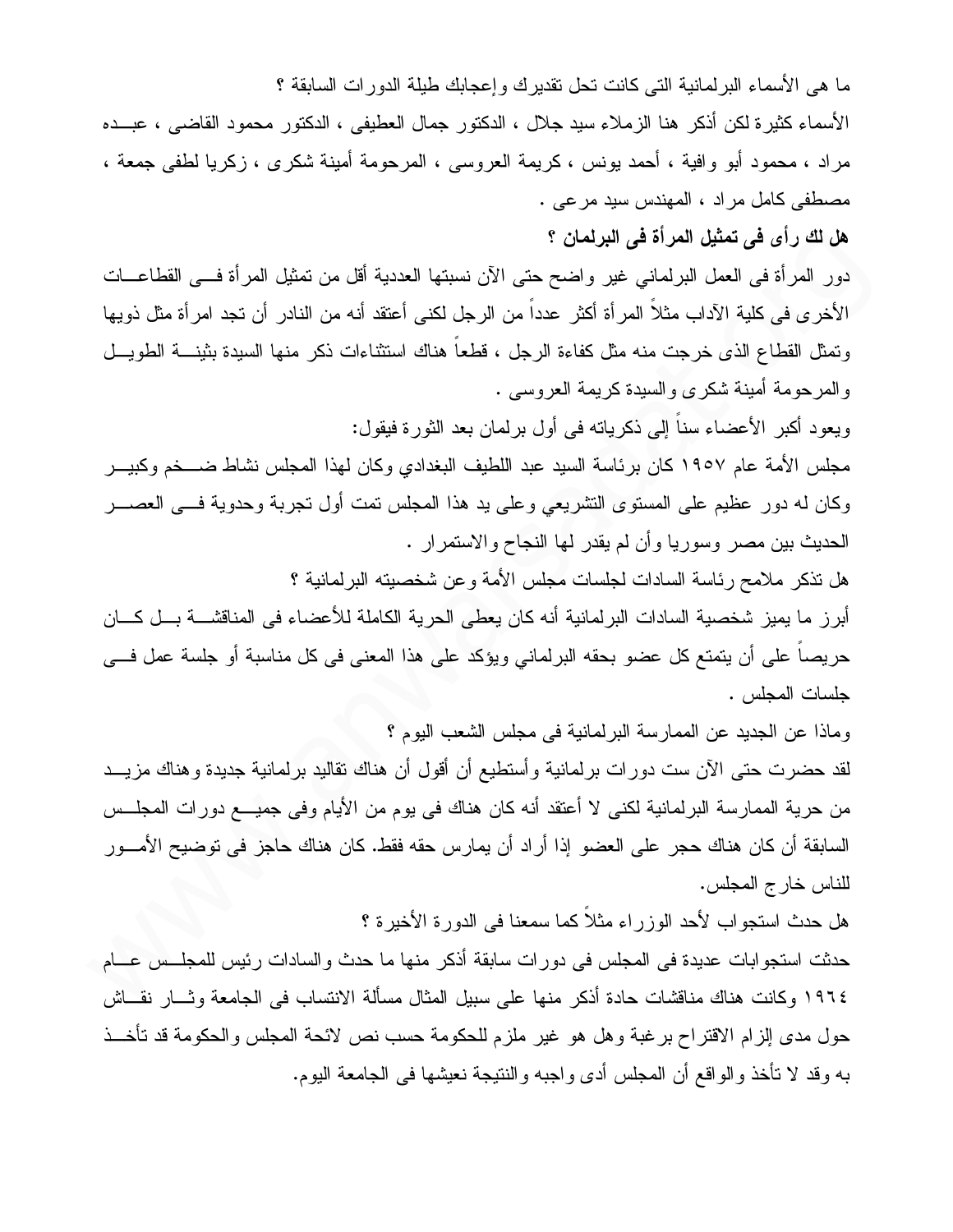وماذا عن معوقات عمل المجلس في دور ات سابقة لا نر اها اليوم ؟

في المجالس السابقة إذا أراد العضو أن يقدم اقتراحا في موضوع معين كان لا يمكن أن يمر الاقتراح إلا إذا عرض على الإنحاد الإشتراكي وكان هذا معطلاً للمجلس ومعطلاً لعمل العضو وحقه البرلماني، أذكر أننبي نقدمت مرة بمشروع قانون لتعديل قانون الجامعات وكانت المشكلة في الإتحاد الإشتراكي الذي كان يرفض وبالتالي يعطل هذا المجهود، هذا القيد لم نعد نراه في المجلس اليوم.

وأنذكر مشاكل النعليم الجامعي حينما أعلم من الدكنور إسماعيل المعنوق أنه كان رئيسا للجنة النعليم والبحث العلمي وحتى دور الانعقاد الثانبي من الدورة الحالية ومنذ دخوله المجلس عام ١٩٥٧ فأثير معه مسألة علاج مشاكل التعليم العالي في مصر فيقول " أن مشاكل التعليم لا تتحصر في مشكلات محدودة لكنها تتفرغ مـــن قلة أعضاء هيئة التدريس.. لنأخذ مثلاً كلية الآداب من عام ١٩٣٠ وحتى عام ١٩٧٥ لم تتغير بل لم تـــزد حجرة واحدة ولم يتطور أسلوب العمل فيها من وسائل ليضاحية وخلافه في كليسة الآداب اليسوم ١٢ ألسف طالب وفي عام ١٩٣٠ كان فيها ٣٠٠ طالب فقط في سبعة أقسام بينما الآن هذا العدد في أربعة عشر قسماً إنها مشكلة إمكانيات أيضاً، هناك أيضاً مشكلة الكتب وخاصة في الكليات العملية، هنـــاك ضــــرورة إقامــــة الجامعات الإقليمية وتدعيمها، إعادة النظر في الأقسام المتشابهة من الكليات المختلفة، هناك ضرورة إعسادة النظر في أسلوب التدريس والمواد الدراسية المقررة وأهمية تطويرها، هناك قرارات كثيرة اتخـــذت بهـــذا العدد لكنها لم تكن موضع النتفيذ بعد.

ما هي أحلامك كبرلماني يعايش مشاكل الناس اليومية ؟

لا يوجد من ينكر أن إنشاء جامعة في مدينة أو محافظة سيكون له أثر على الناس ، فالجامعة تخلَّــق شـــعباً جديداً وليس أحق من المحافظات النائية في أن يكون فيها هذا النوع من التعليم ، فالجامعة في إقلـــيم معـــين تترك أثراً على المستوى الإجتماعي والإقتصادي والسياسي وأنا أتبنى فكرة إقامة جامعة في قنا لتكون ثاني جامعة في الصعيد بعد جامعة أسيوط وفي عام ١٩٧٠ بدأت نواة الجامعة بإنشاء كلية التربية بقنا شــم كليـــة اللغة العربية وكلية العلوم وهي لا نز ال فروعاً لجامعة أسيوط في قنا ولو سارت الأمور ســــير ها الطبيعـــي لقامت الجامعة في قنا الآن .

كنت رئيساً للإتحاد القومي في قنا، ما رأيك في الآراء التي تقال حول تطوير الإتحاد الإشتراكي ؟ أنا أعتقد أن الإتحاد الإشتراكي نتيجة ظروف كثيرة أعطى سلطات لأناس استغلوها في أغراضهم الشخصية فأصبحوا أصحاب نفوذ وقوى في البلاد في بعض المحافظات حتى على الحاكم وهو المحافظ وأصبح كـــل موظف في الدولة بخشاهم والخشية هنا ليست لأن الإتحاد الإشتراكي رقيب يمثل الشعب لأجل صالح الشعب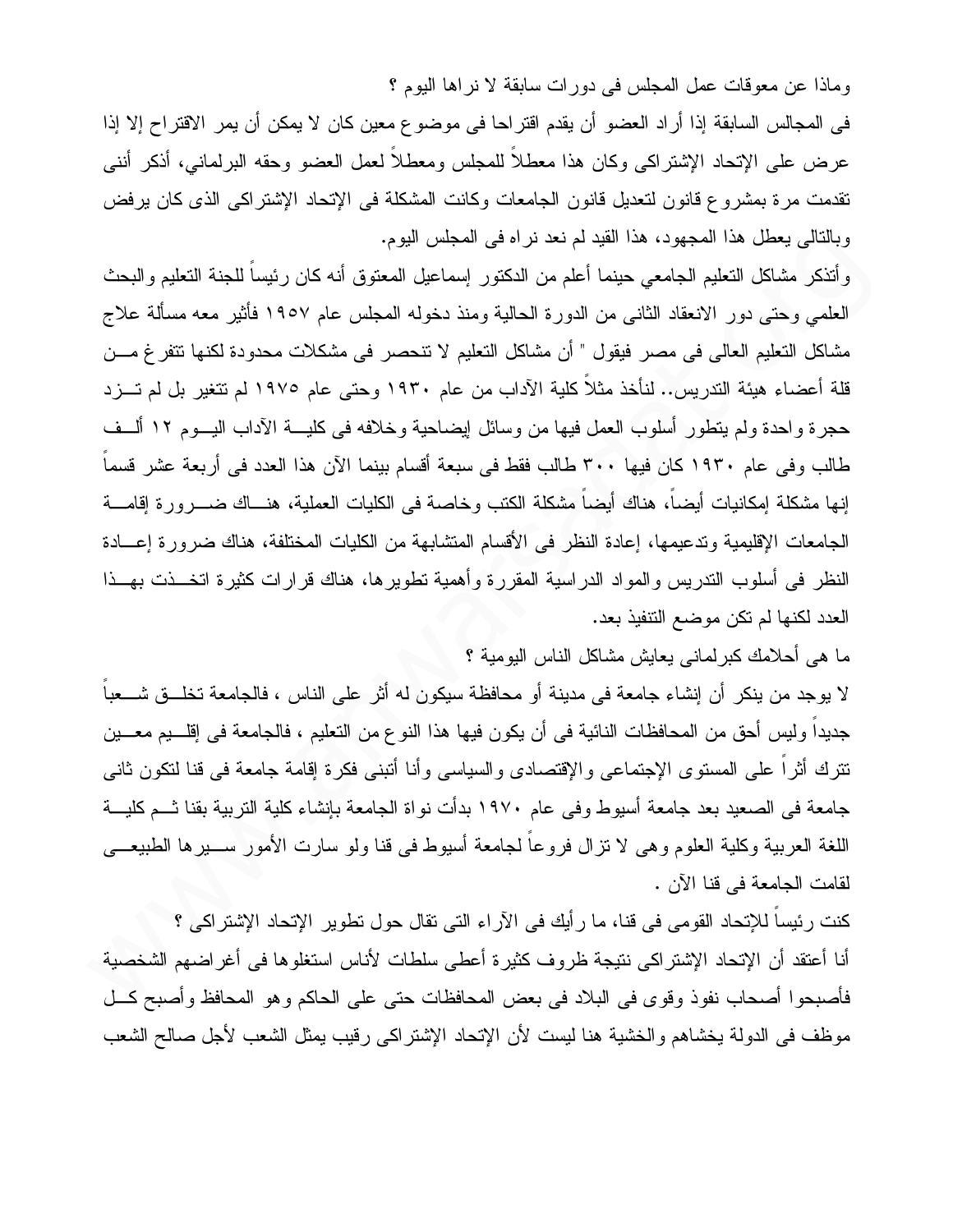لكن لاستغلال بعض أصحاب المراكز السياسية لمصالحهم فقط وقرض نفوذهم وأنا أرى أن وجود تجمعات مختلفة ممثلة في البرلمان تغني عن الإتحاد الإشتراكي الذي يعطل العمل ولا يطوره. أنت نائب قنا لكنك أستاذ في جامعة القاهر ة ونفس المشكلة تتكر رحمع الكثير من نواب الأقاليم ! أنا أقيم في القاهرة لكني أسخر نفسي لخدمة مواطني قنا وأنا أسافر إلى قنا كل أسبوع تقريباً أو كل أسبوعين على أكثر نقدير ودون مبالغة بمكنك أن نقارن جهودي في خدمة الإقليم الذي أمثله وأنا أقيم فسي القـــاهرة بجهود غيري من المقيمين هناك لترى محصلة كلامي . لك رأى في مشروع الخدمة العامة للشباب ؟

الخدمة العامة مشروع مظهري وغير مفيد والبنات والبنون المكلفون بأدائها لا عمـــل لهـــم قطعــــاً بمكـــن الاستفادة بهم في قطاع الندريس الذي يعاني النقص في أعداد المدرسين وقد يسد نفر غهم للخدمــــة العامــــة النقص إلى حد ما ويلغي صفة المظهرية .

وتصورك كبرلماني قديم وجامعي وقارئ لأوضاع الصحافة في مصر ؟

أنا سعيد بعودة الحرية للصحافة ، ويجب أن نعطي الحرية للصحافة إلى أقصبي حدود الحرية والقانون كفيل بأن يقف أمام من يتخطى الحدود ، أنا أرفض القيود ولصالح البلد ولمصلحة المجتمع يجب أن نقـــرأ لكـــل الأقلام ويجب أن نتضح الأمور لأن الكلمة الشريفة هي أقدر من يكون دليل هذا الوضوح . هل نأخذ حقك كبرلماني في التعبير عن نفسك وعن أمال مواطنيك ؟

أعتقد أنني أتمتع بهذا القدر من حرية التعبير والحمد لله ، لكن بالنسبة لي فأنا لم أقل من قبل أنني لم أخرج في أي رحلة برلمانية إلى الخارج – على كثرتها – رغم كوني برلمانياً لأكثر مـــن دورة وأســـتاذاً جامعيـــاً ورغم إجادتي الإنجليزية والفرنسية والفارسية والعبرية ، والمرة الوحيدة التي أخذت فيها لأكون رئيساً لوفد برلماني كان ترشيحي للسفر إلى منغوليا وحينما عدت إلى القاهرة من بلدتي قنا قرأت في الصـــحف خبـــر سفر زميل غير ي مع الوفد إلى منغوليا ، لم أحتج في المجلس ولم أعط هذا الموضوع أي إلتفات وتـــذكرت الآن و أنت تختار نبي لحديث مع أكبر الأعضاء سناً أن مجلس الشعب يتذكر نبي كأكبر الأعضــــاء ســـناً فــــي الْجَلْسَات الَّتِي نَنْظُم أَمُورٍ ا إجرائية وشكلية وغيرها بينما ينسون الدكتور المعتوق في غيرها من المهام . ماذا قدمت للإقليم الذي تمثله في مجلس الشعب ؟

قدمت العديد من الأفكار التي تبنيتها وواصلت العمل من أجل خروجها إلى حيز التنفيذ أذكر لك كوبرى قنا ومصنع الغزل المنوسط ومحلج القطن في قوص ومركز الندريب الصناعي بقنا وغيرها من المشـــروعات التي شهدتها قنا لأول مرة في العشرين عاماً الأخيرة بينما لم يكن هناك أي مشروع إصلاحي قبل الثورة في هذا الإقليم فقط كان هناك مصنعاً السكر بأرمنت ونجع حمادى وهما موجودان بحكم الاحتكارات الأجنبيـــة